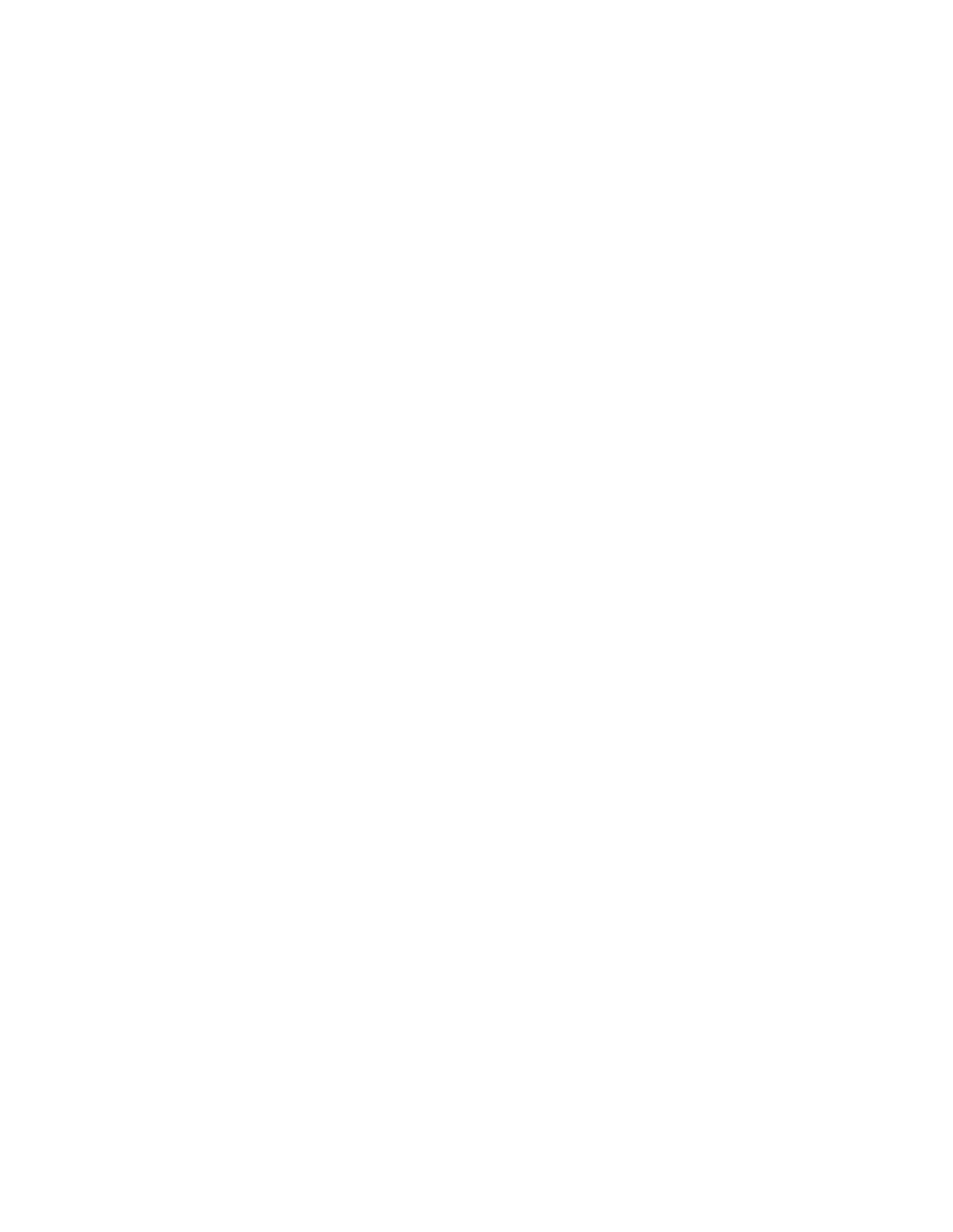## Table of Contents

#### **SECTION**

#### PAGE NO.

| $\mathbf{1}$     |      |                                                                             |  |  |  |  |
|------------------|------|-----------------------------------------------------------------------------|--|--|--|--|
| $\overline{2}$   |      |                                                                             |  |  |  |  |
|                  | 2.1  |                                                                             |  |  |  |  |
|                  | 2.2  |                                                                             |  |  |  |  |
|                  | 2.3  | Standard Specifications, Project Design Features, and Mitigation Measures 4 |  |  |  |  |
| 3                |      |                                                                             |  |  |  |  |
|                  | 3.1  |                                                                             |  |  |  |  |
|                  | 3.2  |                                                                             |  |  |  |  |
|                  | 3.3  |                                                                             |  |  |  |  |
|                  | 3.4  |                                                                             |  |  |  |  |
|                  | 3.5  |                                                                             |  |  |  |  |
|                  | 3.6  |                                                                             |  |  |  |  |
|                  | 3.7  |                                                                             |  |  |  |  |
|                  | 3.8  |                                                                             |  |  |  |  |
|                  | 3.9  |                                                                             |  |  |  |  |
|                  | 3.10 |                                                                             |  |  |  |  |
|                  | 3.11 |                                                                             |  |  |  |  |
|                  | 3.12 |                                                                             |  |  |  |  |
|                  | 3.13 |                                                                             |  |  |  |  |
|                  | 3.14 |                                                                             |  |  |  |  |
| $\boldsymbol{4}$ |      |                                                                             |  |  |  |  |
| 5                |      |                                                                             |  |  |  |  |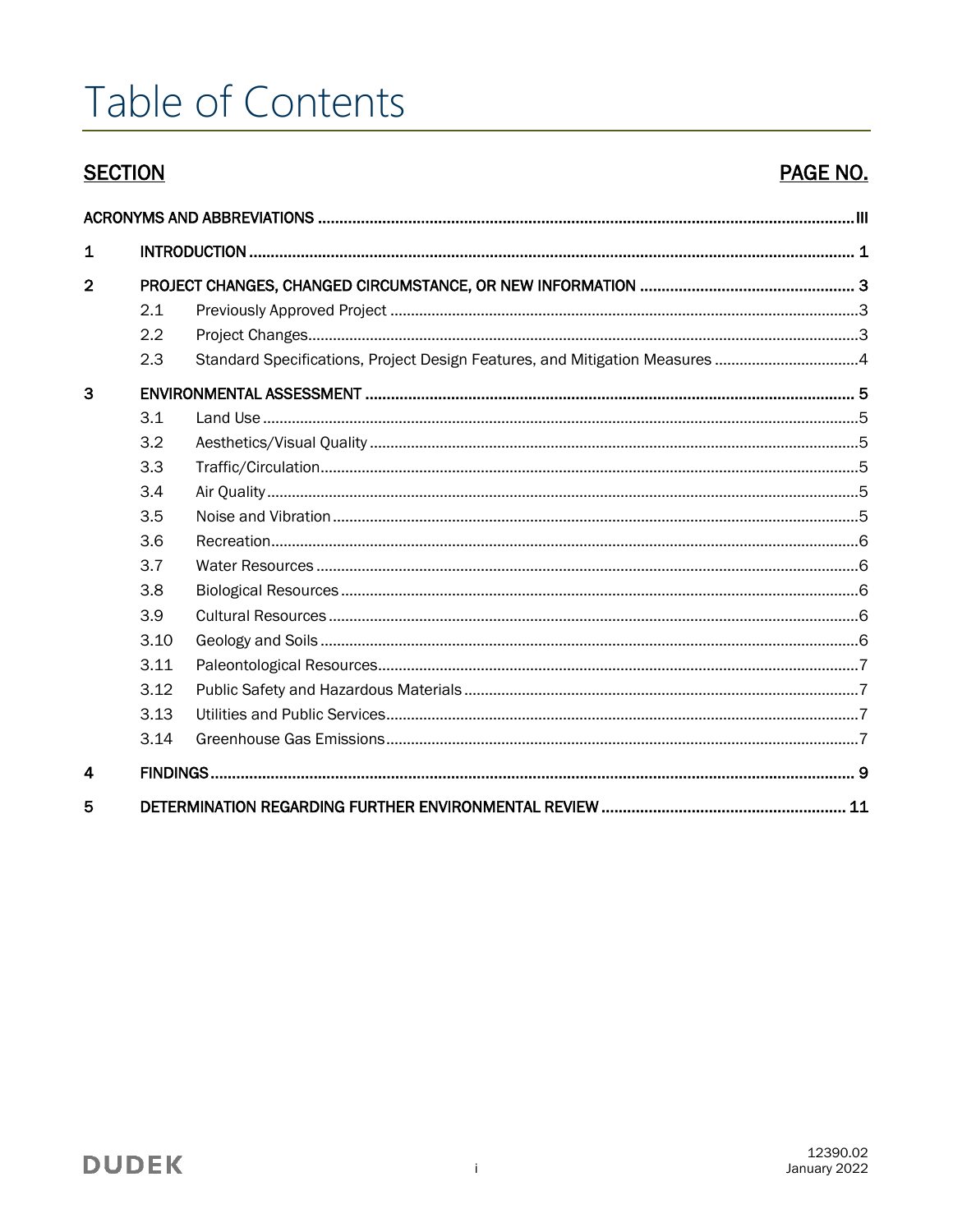| <b>SDCWA Project No.</b> | C0603                                                               | SDCWA Project Name                   | Mission Trails FRS II Project |  |  |
|--------------------------|---------------------------------------------------------------------|--------------------------------------|-------------------------------|--|--|
| <b>ISDCWA ENV No.</b>    | E2017-02                                                            | SDCWA Contract ID/Task No. 061904/02 |                               |  |  |
| Associated Permits       | 2810-2011-001-05; TE03216A-0; SPL-2019-00526-PJB; 1600-2019-0130-R5 |                                      |                               |  |  |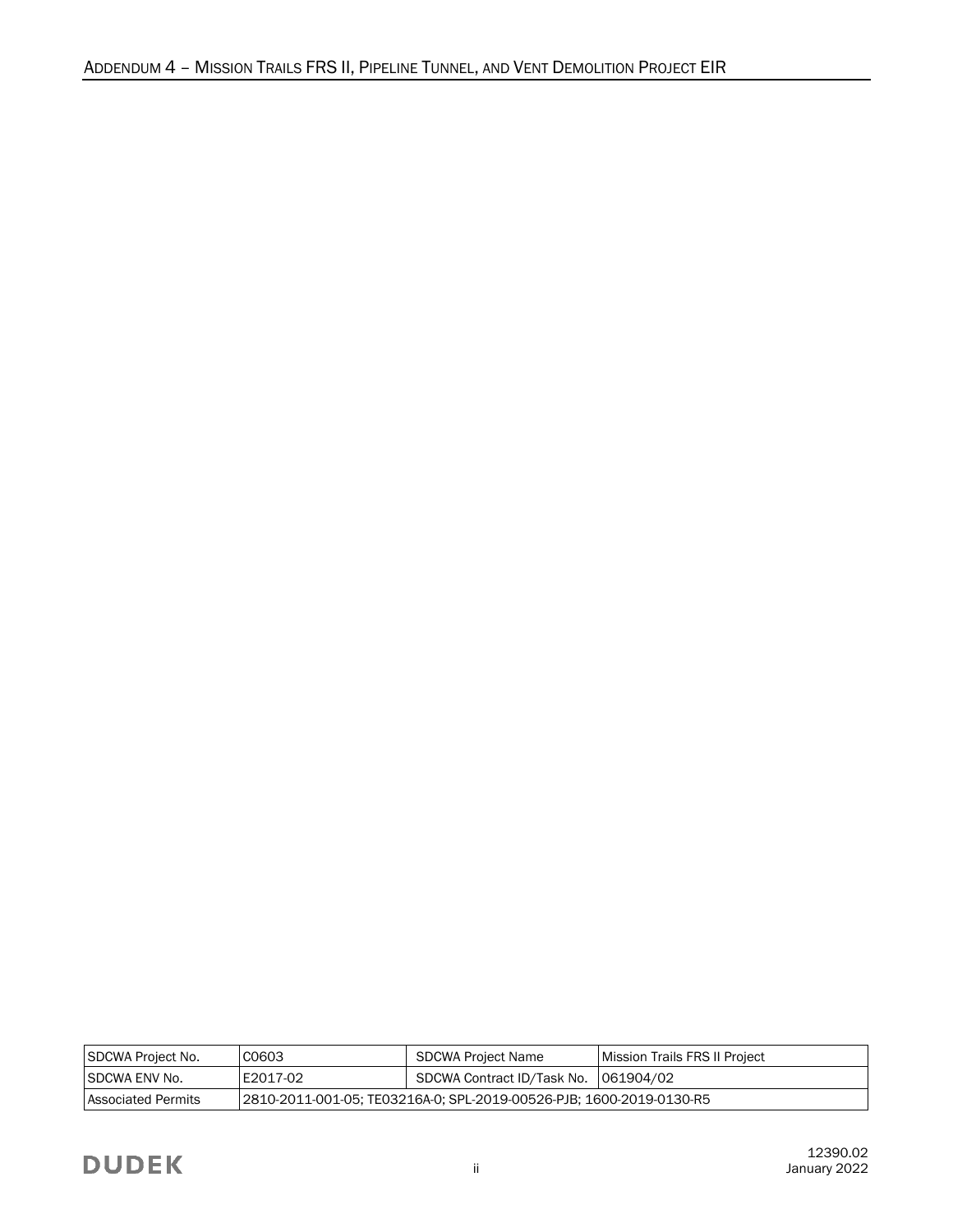# <span id="page-4-0"></span>Acronyms and Abbreviations

| Acronym/Abbreviation   | <b>Definition</b>                                             |
|------------------------|---------------------------------------------------------------|
| <b>CEOA</b>            | California Environmental Quality Act                          |
| EIR                    | <b>Environmental Impact Report</b>                            |
| <b>FCF</b>             | flow control facility                                         |
| <b>MTRP</b>            | <b>Mission Trails Regional Park</b>                           |
| NCCP/HCP               | Natural Community Conservation Plan/Habitat Conservation Plan |
| <b>ROW</b>             | right-of-way                                                  |
| Second Aqueduct        | Second San Diego Aqueduct                                     |
| <b>SWPPP</b>           | stormwater pollution prevention plan                          |
| <b>Water Authority</b> | San Diego County Water Authority                              |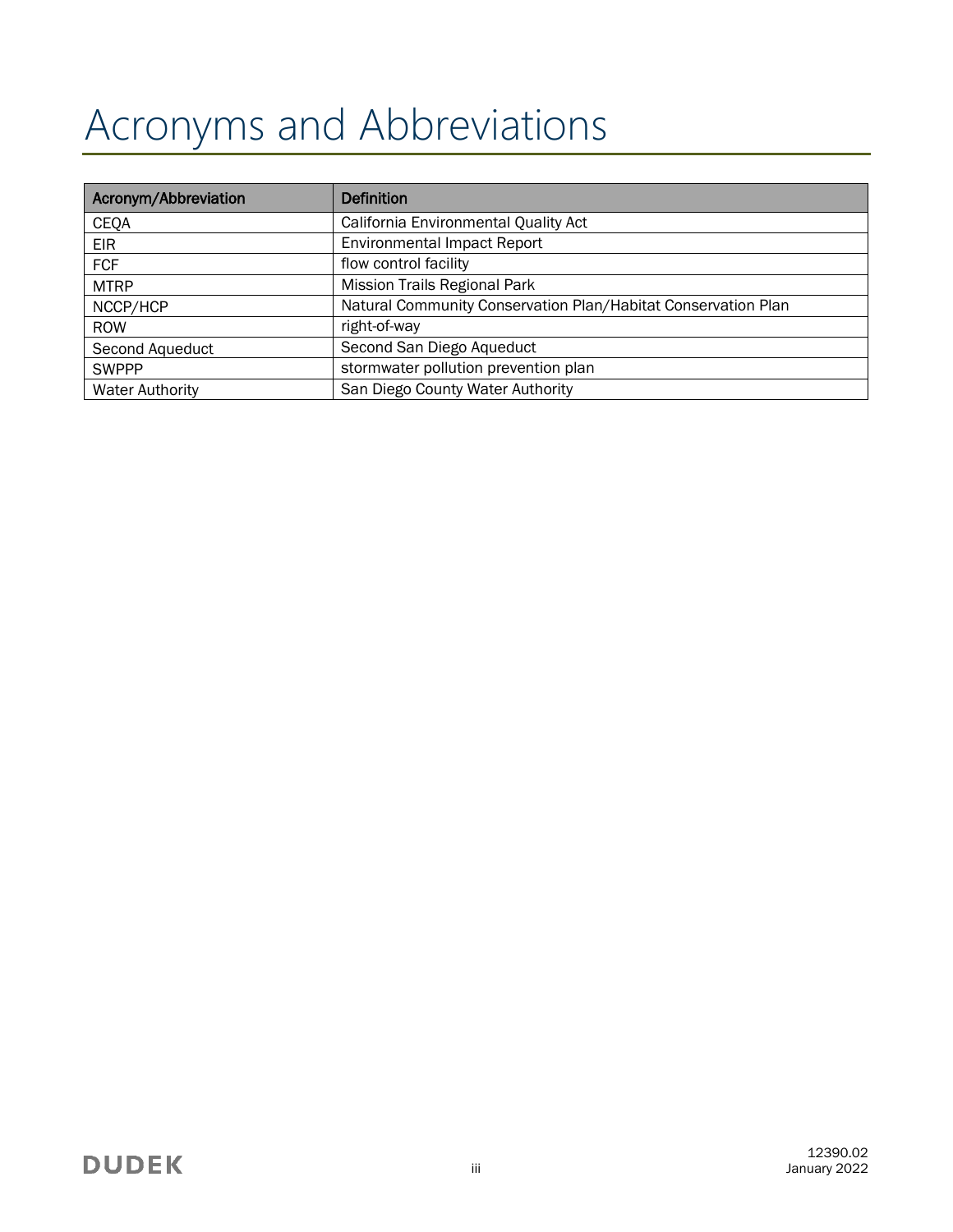**INTENTIONALLY LEFT BLANK**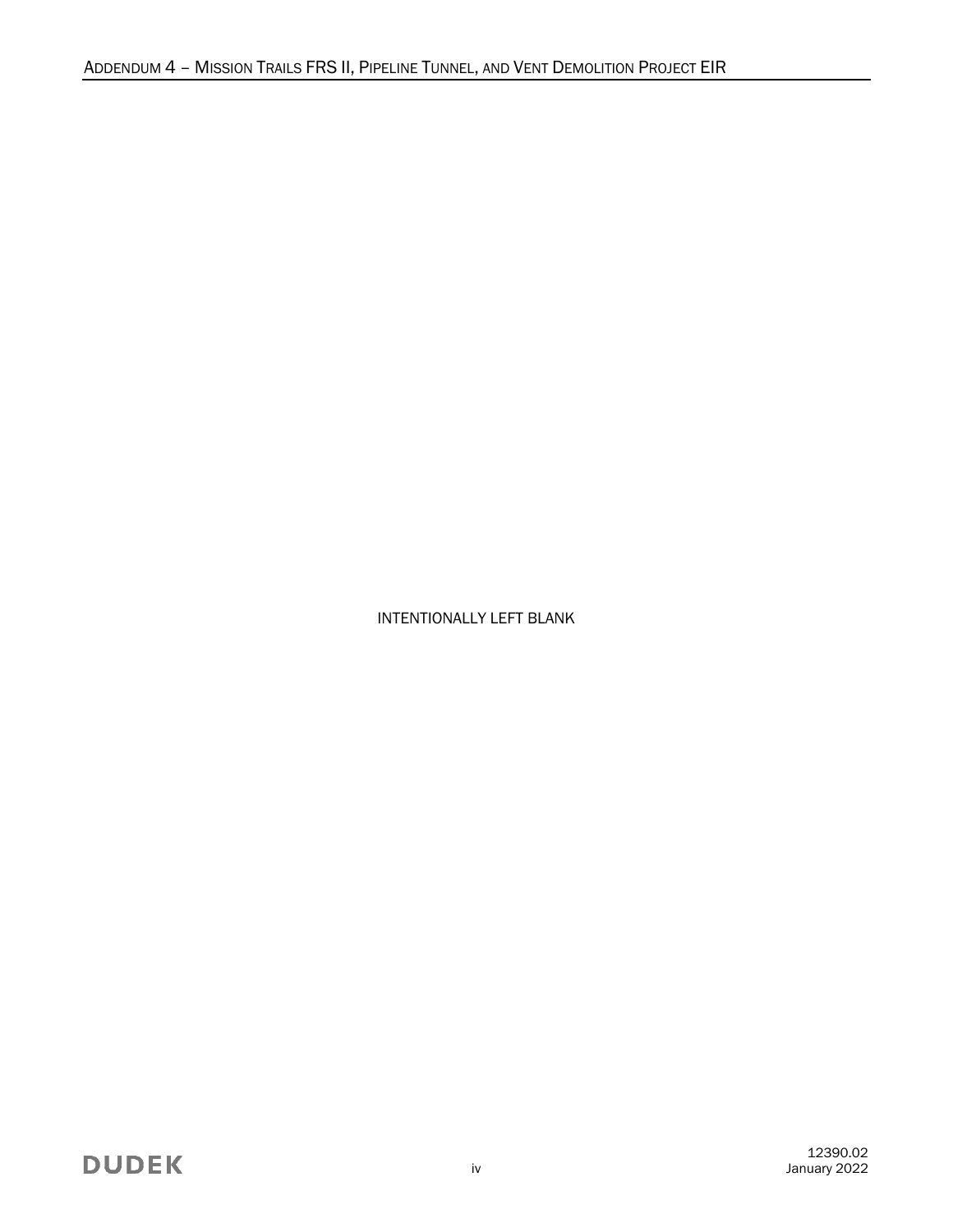## <span id="page-6-0"></span>**Introduction**

This document is Addendum 4 to the Final Environmental Impact Report for the Mission Trails FRS II, Pipeline Tunnel, and Vent Demolition Project (EIR) (SCH No. 2005041025), prepared by the San Diego County Water Authority (Water Authority) pursuant to Section 15164 of the California Government Code (California Environmental Quality Act [CEQA] Guidelines). The Water Authority is implementing a multi-component project to increase water storage capacity and upgrade operational capabilities of the Second San Diego Aqueduct (Second Aqueduct). The project is located in Mission Trails Regional Park (MTRP) in the northeastern portion of the City of San Diego, just south of State Route 52. The project was originally planned to feature four main components, as analyzed in the EIR:

- 1. construction of an up to 18-million-gallon, belowground flow regulatory structure (FRS II) for Pipelines 3 and 4, an aboveground access/control building, and inlet and outlet piping;
- 2. construction of new inlet/outlet pipeline sections (pipeline tunnels) to connect the FRS II to Pipelines 3 and 4, replacement of approximately 5,000 feet of existing Pipelines 3 and 4 with a single 96-inch welded steel pipeline, and construction of associated shafts and portals;
- 3. removal of existing aboveground vents and blow-off valve structures, which are generally referred to as "appurtenances," located along the affected reach of Pipelines 3 and 4 and replacement of some of the vents with smaller structures that are less visually obtrusive; and
- 4. construction of a stabilized crossing of the San Diego River to enable safe access for construction and maintenance vehicles working on the proposed facilities.

The Water Authority Board of Directors certified the EIR on August 24, 2006, and permits were issued for the project after EIR certification. Work began on the pipeline tunnel portion of the project in October 2008, including the new inlet/outlet pipeline construction, the new river crossing, and the pipeline interconnect reconfiguration. Work on these portions of the project was complete in 2011. Due to economic conditions at the time of implementation, related uncertainty of the scale of future demand, and shifting priority to other projects, the Water Authority decided to delay construction of the following components: FRS II reservoir, access/control building, on-site pipeline, and appurtenance demolition/replacement. The Water Authority prepared Addendum 1 to the EIR dated February 24, 2009, to document the project changes.

After several years of additional planning and analysis, the Water Authority reduced the size of the planned FRS II and completed final design. In July 2019, the Water Authority prepared Addendum 2 to the EIR to document minor project design refinements, including reducing the FRS II size and storage capacity, relocating a planned flow control facility (FCF) along the Water Authority right-of-way (ROW) in MTRP that was previously planned for location farther downstream, and installing additional electrical conduit along the Water Authority ROW to reach the FCF. Addendum 2 concluded the project refinements would not result in new impacts or increase the severity of previously identified impacts. Construction of the remaining and modified project components began in December 2020 and is ongoing at the time of writing.

During construction of the remaining project components, the Water Authority determined that the corridor of vegetation clearing necessary to install the electrical conduit would need to be wider than was analyzed in Addendum 2, 40 feet instead of 5 feet, as a result of constructability concerns with the original narrower corridor. The Water Authority also determined the conduit alignment could be moved to the eastern side of the Second Aqueduct ROW instead of the western side, as previously assumed and analyzed in Addendum 2. Finally, the Water Authority identified a reduction in construction work area at the site of the FRS II tank installation. The Water Authority

#### **DUDEK**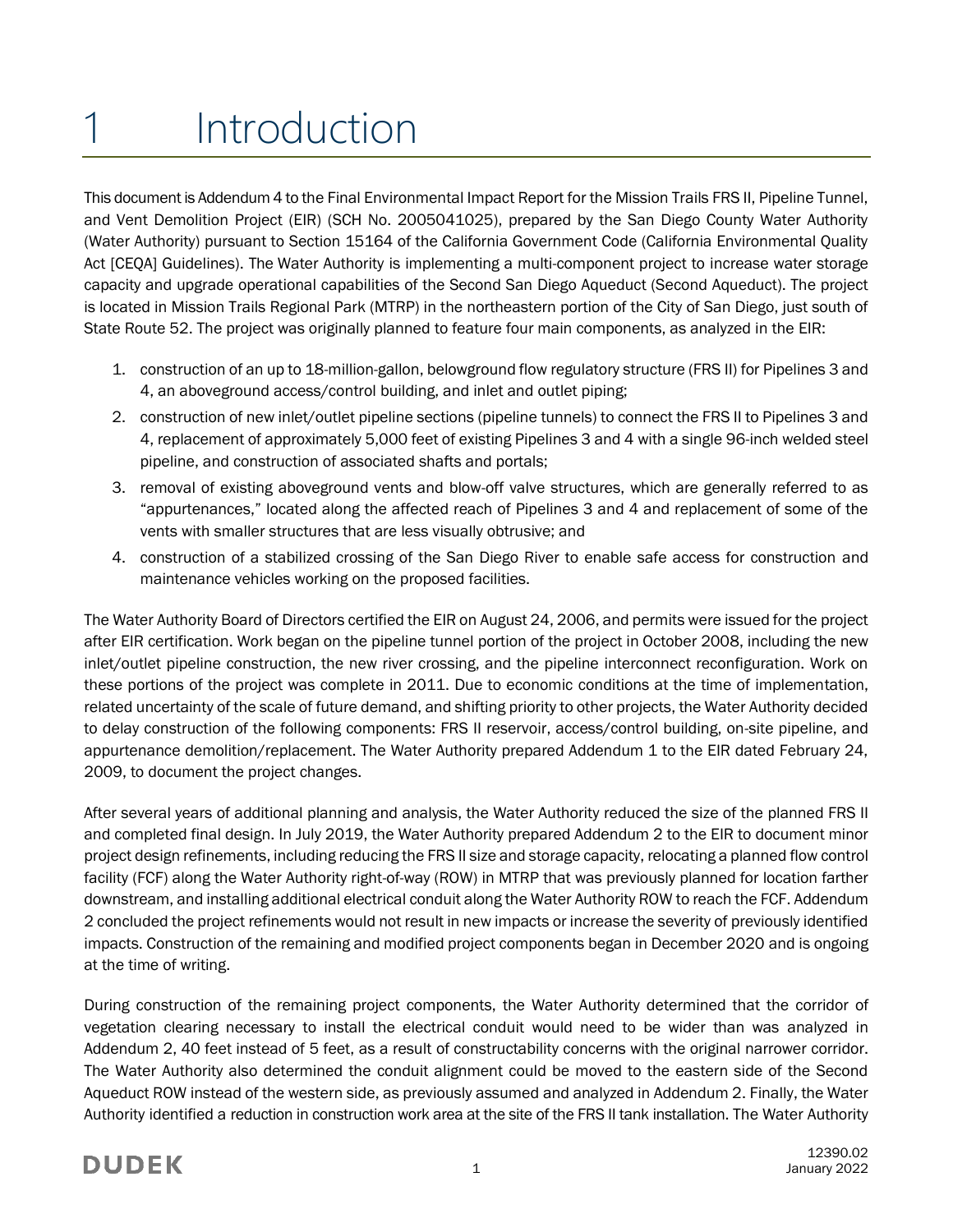prepared Addendum 3 to the EIR in February 2021 to analyze the impacts of these changes relative to what was published in the EIR and Addendum 2. Addendum 3 concluded the project refinements would not result in result in new impacts or increase the severity of previously identified impacts.

Addendum 2 identified an estimated construction duration of 18 months for the project's second phase. With work beginning in December 2020, an 18-month duration would have put project completion in June 2021. Coordination between the Water Authority and their construction contractor have identified the need to extend the contract period of performance by 12 months, with the project anticipated to be completed in June 2022. The Water Authority and the contractor have also determined that periods of Saturday work may be needed to meet certain project milestone dates, whereas work up until now has only occurred Monday through Friday, in accordance with contract specifications. In authorizing Saturday work, the Water Authority realized a discrepancy between the EIR and Addendum 2 regarding anticipated work schedule that the Water Authority seeks to correct for disclosure purposes. The EIR indicates construction would occur Monday through Saturday and Addendum 2 suggests a Monday through Friday schedule.

The Water Authority has prepared this fourth addendum to the EIR to acknowledge the extended time period and their authorization of Saturday work, and to consider their compatibility with the environmental impact review presented in the EIR. The work extension and associated environmental impacts do not constitute "substantial changes...which will require major revisions of the previous EIR." Saturday work was always anticipated in the EIR, so the Water Authority's approval of this construction contract change does not affect the EIR. The Water Authority is not required to prepare a subsequent EIR pursuant to Section 15162 of the California Government Code (CEQA Guidelines) to address this change in project circumstances. Water Authority environmental specialists have determined that an addendum to the EIR is the appropriate CEQA document to address the project change presented by the extended duration of project construction.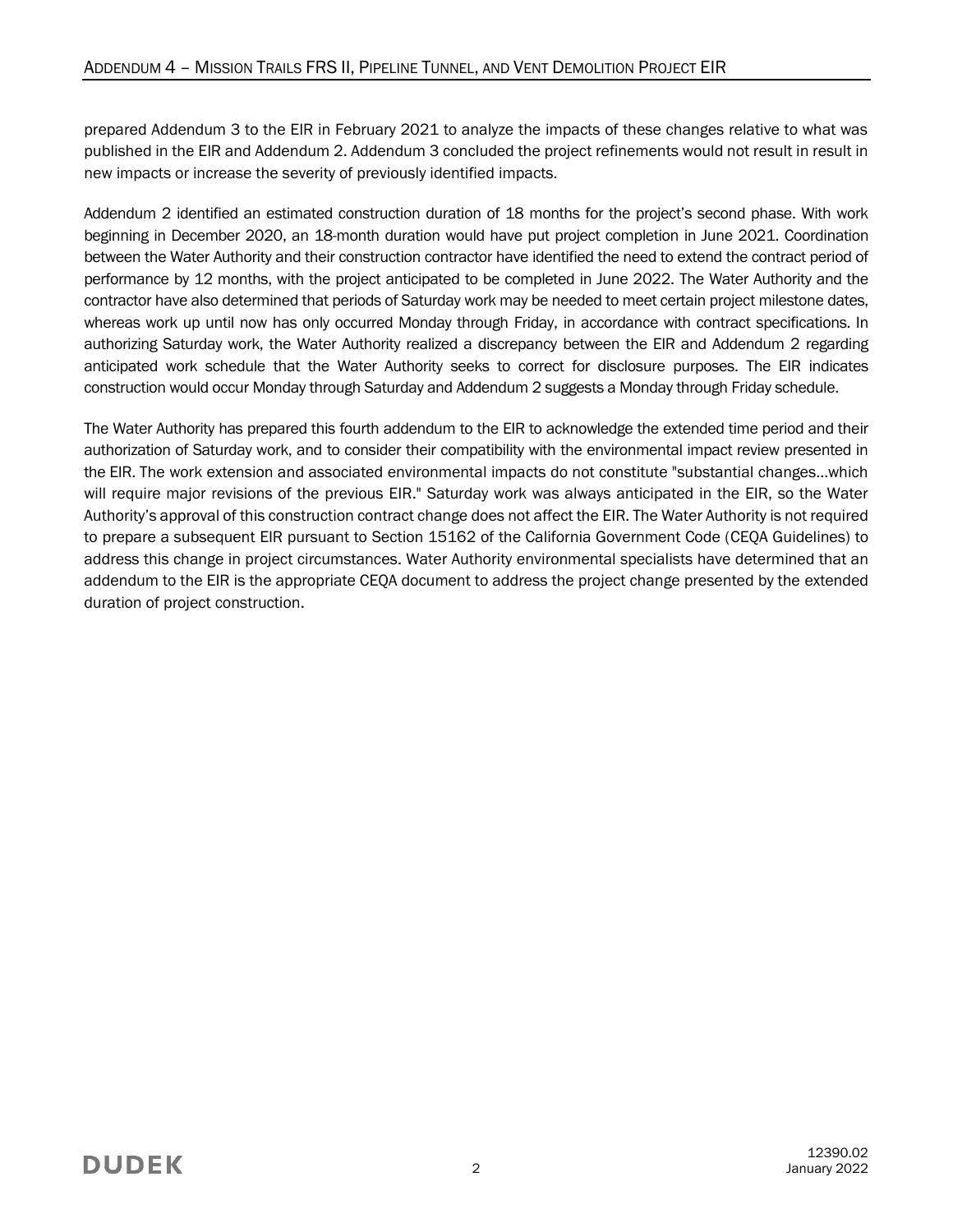# <span id="page-8-0"></span>2 Project Changes, Changed Circumstance, or New Information

#### <span id="page-8-1"></span>2.1 Previously Approved Project

The Mission Trails FRS II and FCF project is located along a segment of the Water Authority's Second Aqueduct within the northwestern portion of MTRP, just east of the City of San Diego community of Tierrasanta. State Route 52 is just north of the northern project boundary and Mission Gorge Road forms the southern project boundary. Interstate 15 is 2.8 miles to the west. The project proposes construction of an underground water storage reservoir; tunnel pipelines connecting the reservoir to the Second Aqueduct pipes; an FCF to meter water deliveries to the City of San Diego; an emergency overflow pipe and outfall for the FRS II reservoir; electrical conduit to power the FRS II and FCF; and demolition and abandonment of aboveground structures associated with aqueduct pipes that are being replaced by the tunnel pipeline. The project is being implemented pursuant to the Water Authority's Natural Community Conservation Plan/Habitat Conservation Plan (NCCP/HCP) and authorizations by the U.S. Army Corps of Engineers and the California Department of Fish and Wildlife for impacts on jurisdictional waters. This EIR Addendum does not address any physical changes in project features, as described in in the 2006 EIR, Addendum 2, and Addendum 3.

#### <span id="page-8-2"></span>2.2 Project Changes

The Water Authority plans to extend the project's construction period by 12 months—from 18 months, as stated in EIR Addendum 2, to 30 months. The current construction work areas, including the FRS II tank site, the north tunnel connection, the south tunnel connection, the FCF, and the field office complex at the end of Clairemont Mesa Boulevard, would remain subject to continued disturbance and construction activity beyond the duration anticipated in EIR Addendum 2. Post-construction habitat restoration would be delayed until the end of the extended period; however, site stabilization to prevent erosion would be required for all inactive sites, in conformance with the project's Storm Water Pollution Prevention Plan (SWPPP). Trails within MTRP that have been closed to ensure public safety and efficient construction access would remain closed for the extended period.

The Water Authority is also amending their construction contract to allow certain activity to occur on Saturday, rather than limiting work to Monday through Friday, as is currently allowed by the contract documents. Addition of Saturday workdays is necessary to meet certain milestones in the project schedule. The Water Authority intends to limit the types of activity that may occur on Saturdays, prohibiting material hauling and operating or moving heavy equipment. Public trails that are currently closed on weekdays but open on weekends will remain open during these Saturday workdays. Adding Saturday work is a change in how the project is being implemented, but is not a change in comparison to the project analyzed in the EIR. All references to project workdays in the EIR's project description cite Monday through Saturday as the anticipated timeframe, including the initial reference in Section 2.4.1 of the EIR, which states "the general working time would be 7:00 a.m. to 7:00 p.m., Monday through Saturday." Similarly, impact analysis sections for Traffic/Circulation and Noise and Vibration reference this Monday through Saturday timeframe. The Addendum 2 project description references a Monday through Friday work schedule. These references are text errors in the document and were not intended to signify a change in the project analyzed in Addendum 2 pursuant to CEQA. The text errors also do not affect the environmental commitments made in the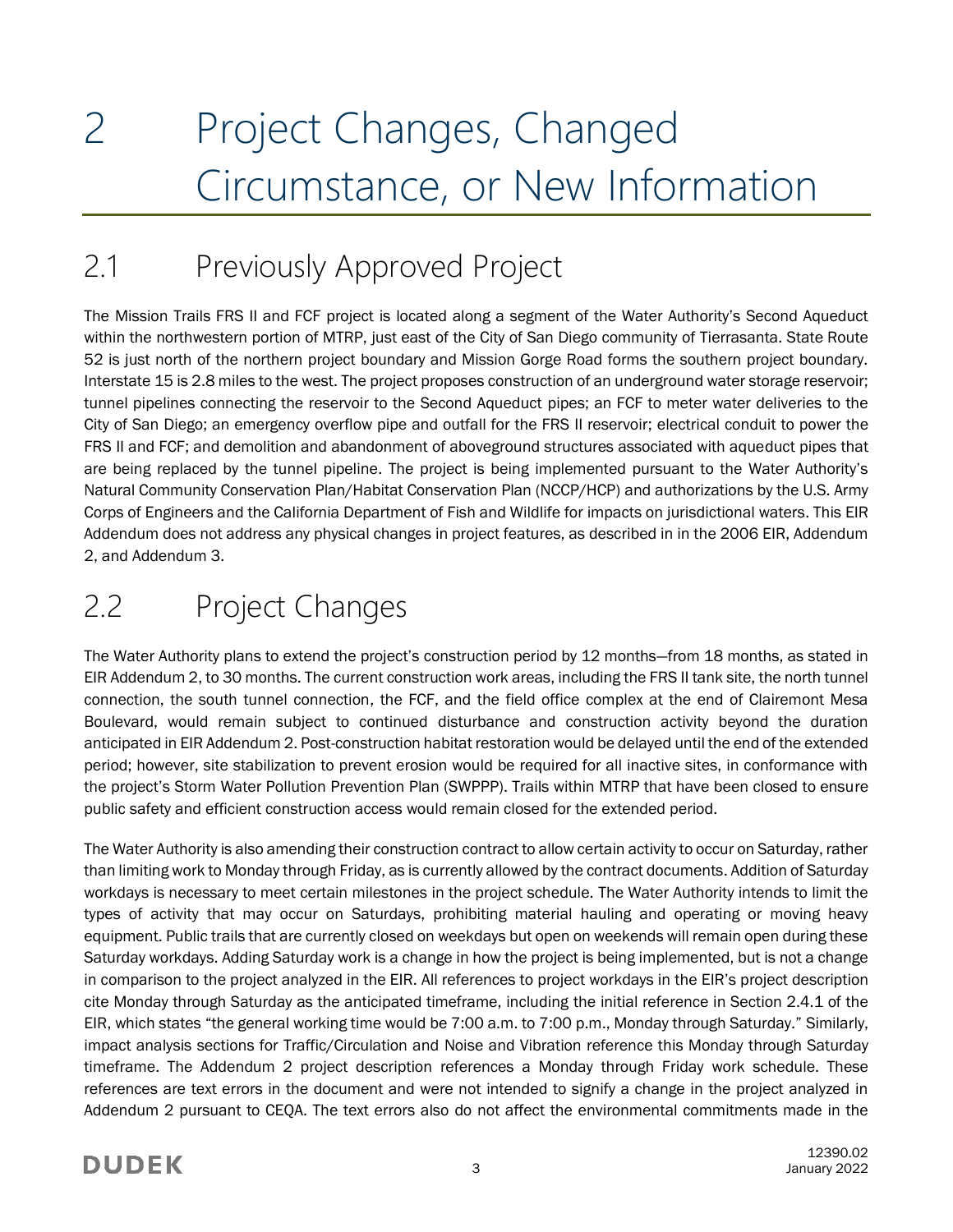original EIR or subsequent addendums. The proposed change in the contractor's weekly work schedule does not warrant environmental impact analysis in Addendum 4, but the Water Authority is correcting the record here for purposes of disclosure.

### <span id="page-9-0"></span>2.3 Standard Specifications, Project Design Features, and Mitigation Measures

The measures included in the EIR and updated in Addendum 2 would apply to the revised project, and no changes to these measures are addressed in this addendum.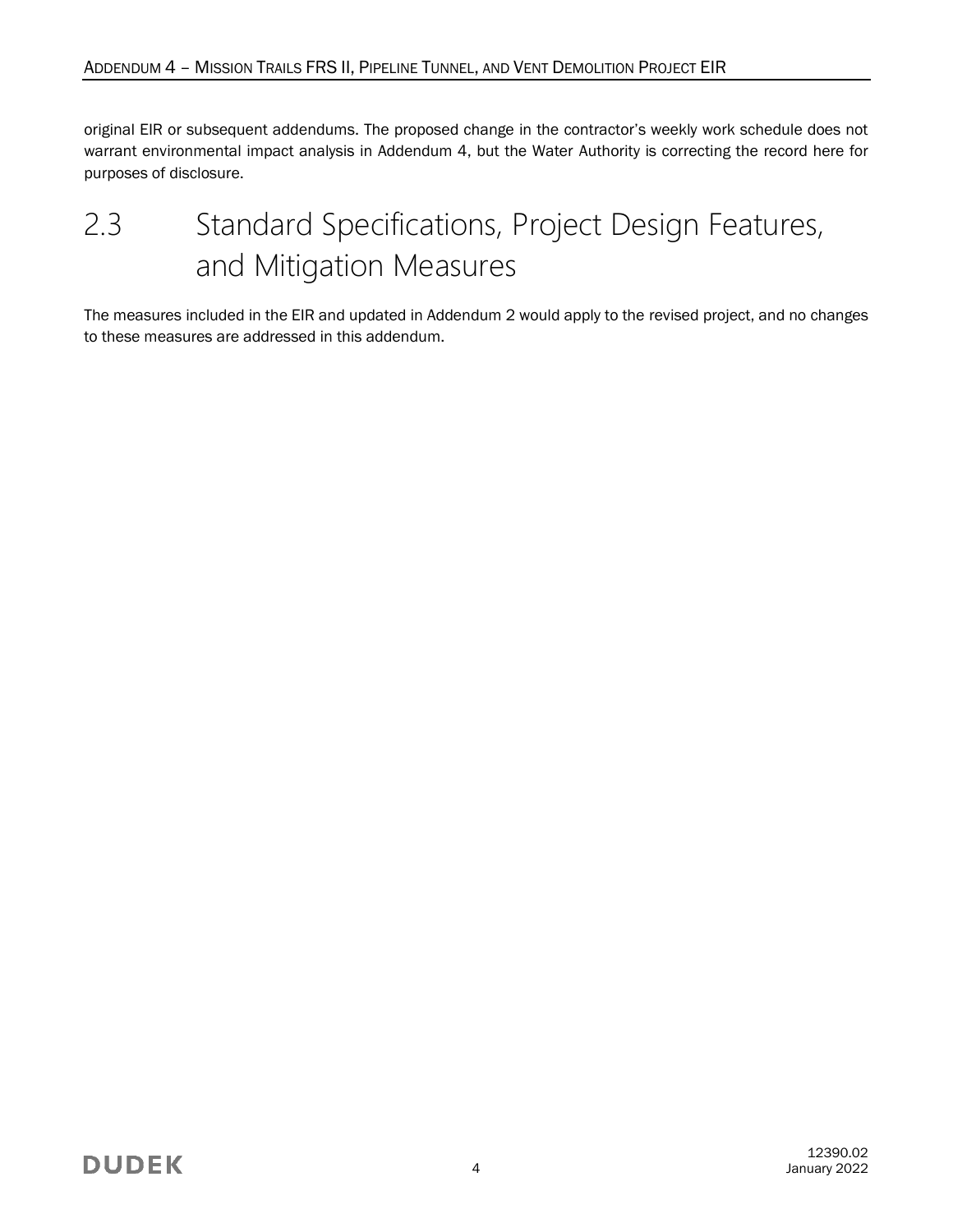## <span id="page-10-0"></span>3 Environmental Assessment

This section presents a discussion of how the proposed minor changes to the project affect the analysis and impact conclusions of the environmental issues analyzed in the EIR and addenda.

#### <span id="page-10-1"></span>3.1 Land Use

The construction period extension would not affect the physical location of project impacts. Therefore, the change in the project would have no bearing on previous land use analysis and would not result in any changes to land use impacts compared with those described in the EIR.

#### <span id="page-10-2"></span>3.2 Aesthetics/Visual Quality

The project changes would extend the duration that construction would be visible from trails within the MTRP and certain residences just west of MTRP. These impacts would remain temporary and less than significant. The extension would not increase the scope and scale of construction, and no newly visible construction is proposed during the extended construction period. No additional structures would be built during the extended construction period and additional lighting would not be installed beyond that identified in the EIR. Therefore, there are no considerable changes in the project's aesthetics/visual quality impacts.

#### <span id="page-10-3"></span>3.3 Traffic/Circulation

The project changes would extend the duration that worker vehicles and equipment/materials deliveries would occur at the project's access points. The extended duration would not increase the intensity of construction traffic, and may even serve to slightly reduce daily traffic intensity because certain trips would be spread out over a longer period. The significant impacts identified in the EIR were associated with materials hauling during the excavation phase, which is related to a completed phase of the project and is unaffected by the change in project duration. Therefore, there are no considerable changes in the project's traffic/circulation impacts.

#### <span id="page-10-4"></span>3.4 Air Quality

The project changes would extend the duration that construction vehicles and equipment are operating on site, resulting in an increased duration of construction-related emissions. However, as with traffic impacts described above in Section 3.3, this change would not increase the intensity of emissions and may even reduce daily emissions. Therefore, there are no considerable changes in the project's air quality impacts.

#### <span id="page-10-5"></span>3.5 Noise and Vibration

The project changes would extend the duration that construction noise is received by park users and residences near the project site. This this change would not increase the intensity of noise received by these receptors. The significant noise impacts identified in the EIR were associated with nighttime work planned at the project's north tunnel connection site. The duration and intensity of this noise is unaffected by the project changes addressed in this addendum. Therefore, there are no considerable changes in the project's noise and vibration impacts.

#### **DUDEK**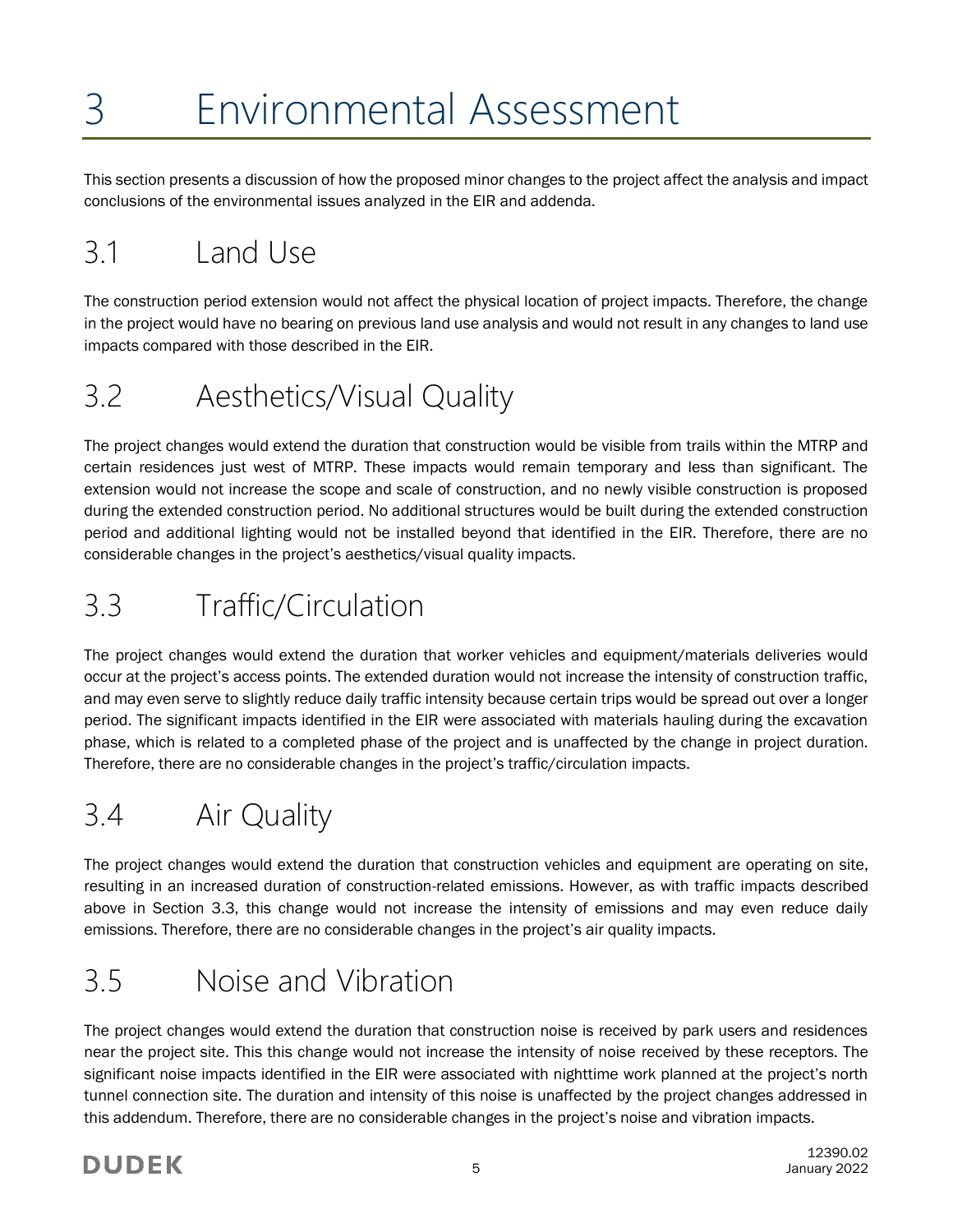#### <span id="page-11-0"></span>3.6 Recreation

The construction period extension would extend the duration that park users would experience closures of public trails and utility access roads that are used as trails, as discussed as an impact of the project in the 2006 EIR. The extended duration of closures would not increase the number of trail closures, and many more trails throughout the park would continue to be unaffected by the project and remain available to the public through the duration of the project. This project change would not increase the severity of an impact identified in the 2006 EIR to the extent that new mitigation would be required; therefore, this change does not constitute significant new information pursuant to Section 15088.5 of the State CEQA Guidelines.

#### <span id="page-11-1"></span>3.7 Water Resources

The construction period extension would not result in any new impacts relative to water resources. The project would continue to be required to comply with the General Construction Stormwater Permit and provisions of the project-specific SWPPP prepared by the Water Authority's contractor, which would be in effect for a longer duration and would be terminated once stabilization has been achieved at the end of the construction term.

### <span id="page-11-2"></span>3.8 Biological Resources

The construction period extension would not result in additional project impact areas entailing new vegetation clearing or disturbance of new ground beyond that discussed in the 2006 EIR and subsequent addendums. The extension means prolonging the presence of project-related disturbance, meaning wildlife would be exposed to indirect impacts associated with construction activity for a longer period, and that habitat restoration would be delayed. The project change would not increase the severity of an impact identified in the EIR to the extent that new mitigation would be required.

### <span id="page-11-3"></span>3.9 Cultural Resources

The construction period extension would not result in additional project impact areas entailing disturbance of new ground beyond that discussed in the EIR and subsequent addendums. Therefore, the project change would have no bearing on the project's cultural resources impacts.

### <span id="page-11-4"></span>3.10 Geology and Soils

The construction period extension would not result in additional project impact areas entailing disturbance of new ground beyond that discussed in the EIR and subsequent addendums. Therefore, the project change would have no bearing on the project's geology and soils impacts.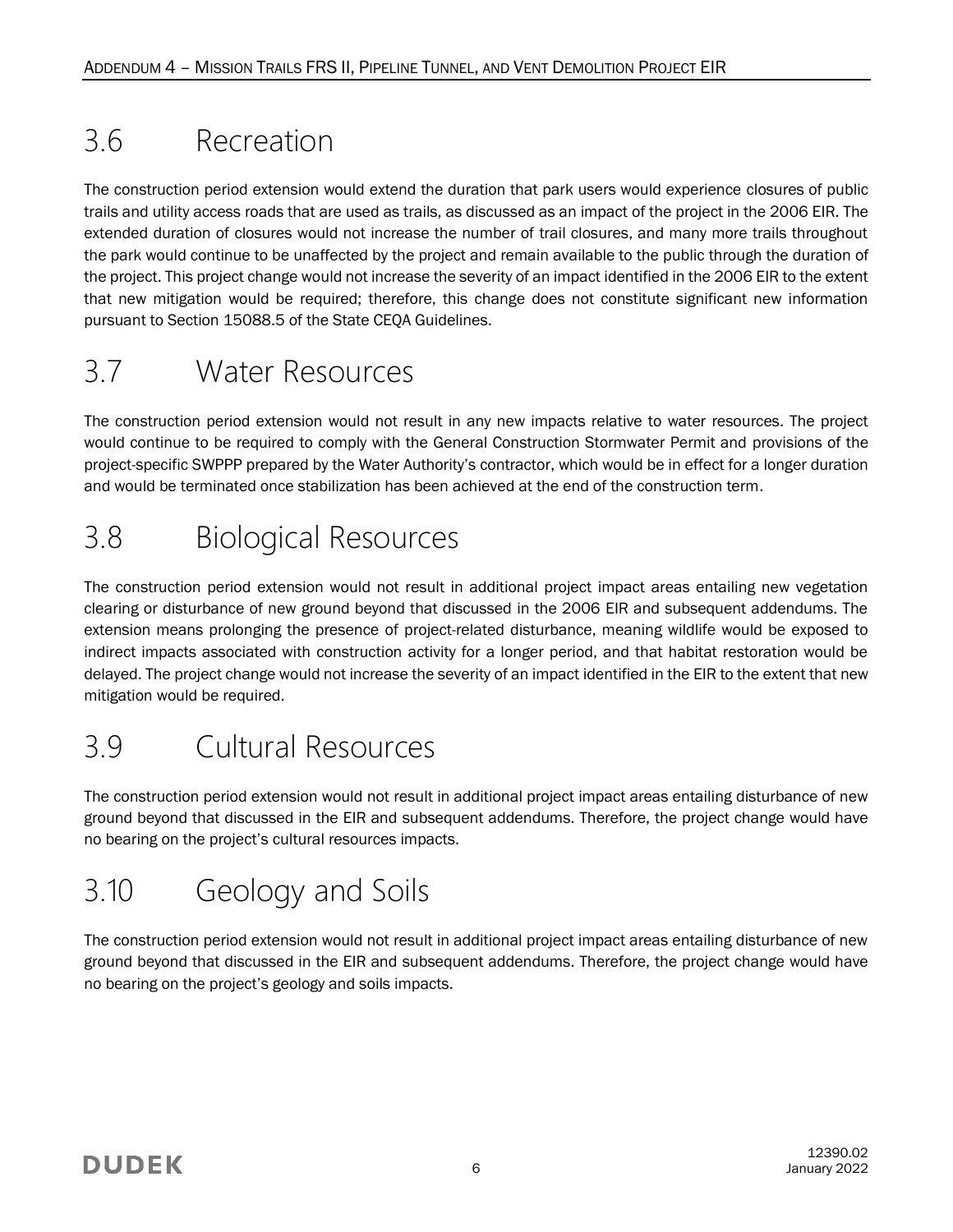### <span id="page-12-0"></span>3.11 Paleontological Resources

The construction period extension would not result in additional project impact areas entailing disturbance of new ground beyond that discussed in the EIR and subsequent addendums. Therefore, the project change would have no bearing on the project's paleontological resources impacts.

### <span id="page-12-1"></span>3.12 Public Safety and Hazardous Materials

The changes in the project would have no bearing on public safety and hazardous materials analysis or conclusions in the EIR. The extended duration would mean use, transport, and disposal of common hazardous materials associated with construction activity occurring for a longer period, but continued abidance by applicable regulations would ensure there would be no increase in impacts compared to what was identified in the EIR or subsequent addendums.

#### <span id="page-12-2"></span>3.13 Utilities and Public Services

The changes in the project would have no bearing on utilities and public services analysis or conclusions in the EIR or subsequent addendums. The extended construction duration would not interrupt service, create the need for additional capacity, or decrease the level of service of public services in the project area.

#### <span id="page-12-3"></span>3.14 Greenhouse Gas Emissions

See discussion above in Section 3.4, Air Quality. The changes in the project would have a similar effect relative to greenhouse gas emissions, resulting in a prolonged temporary emission of greenhouse gases, but not to the extent that the project would result in a new significant impact.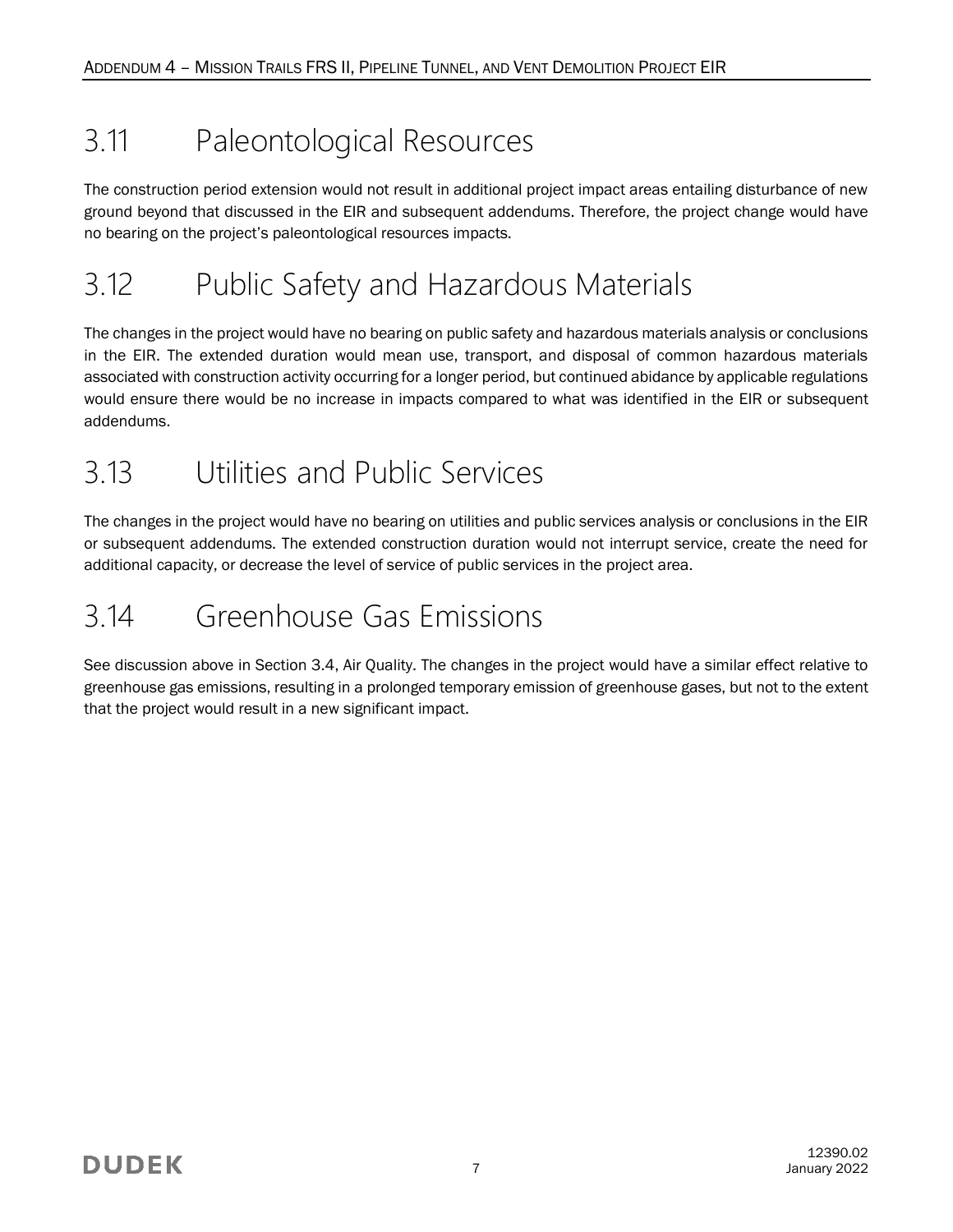INTENTIONALLY LEFT BLANK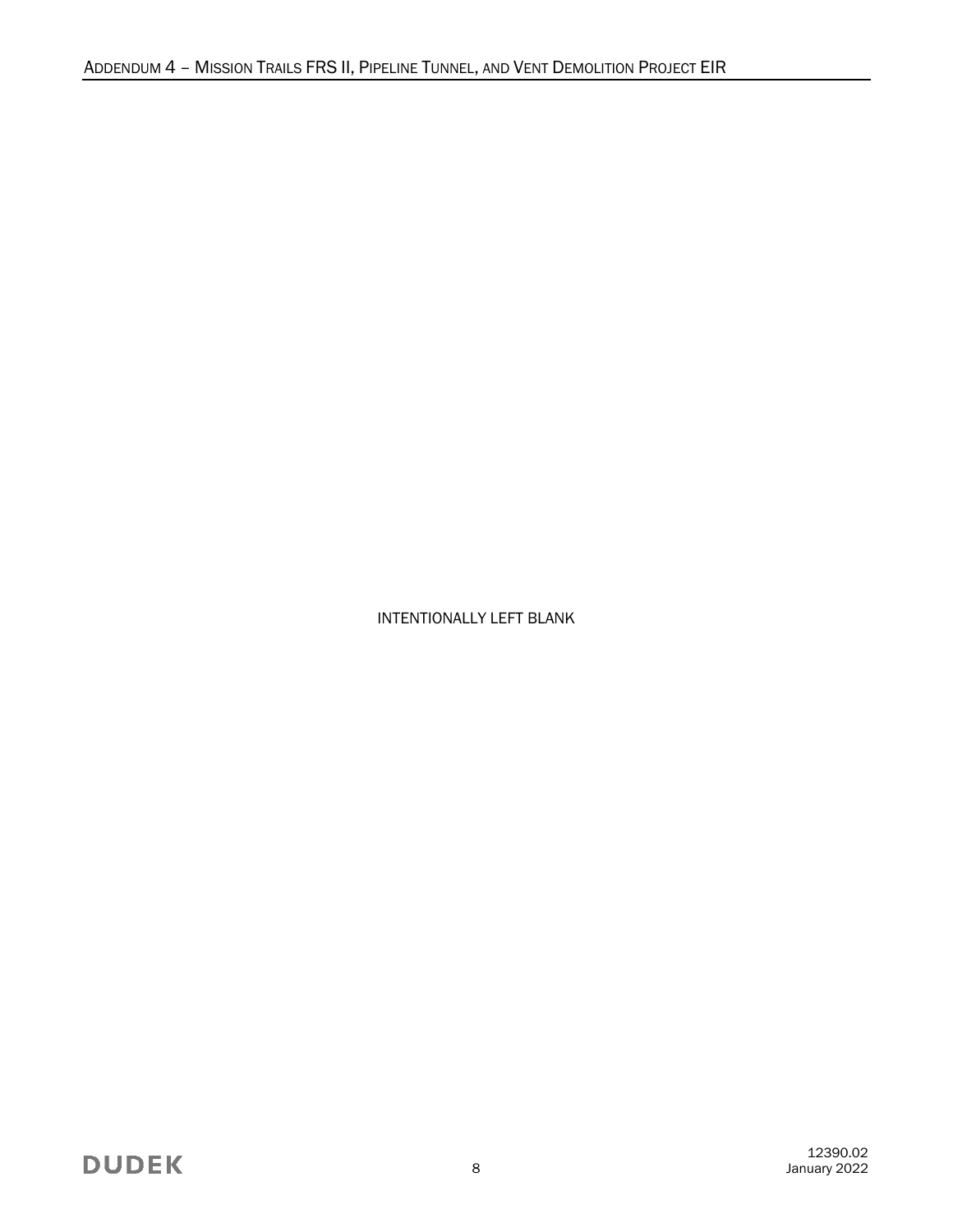## <span id="page-14-0"></span>4 Findings

A. Do the project changes, changes in circumstances and/or new information considered fall within a CEQA exemption and/or NEPA exclusion? (If [ ] yes, set forth the exemption(s) and/or exclusion(s) below.)  $\square$   $\square$ 

For all of the project changes, changes in circumstances, and/or new information that are not covered by an exemption or exclusion, complete the following based upon the factual information set forth above:

| B. | If your assessment included review of project changes or changes in circumstances under<br>which the project will be undertaken, complete the following:                                                                                                                                                                                                                                      |              |             |
|----|-----------------------------------------------------------------------------------------------------------------------------------------------------------------------------------------------------------------------------------------------------------------------------------------------------------------------------------------------------------------------------------------------|--------------|-------------|
|    | B-1. Is the project change or change in circumstance substantial?                                                                                                                                                                                                                                                                                                                             |              | $\boxtimes$ |
|    | B-2. Does the project change or change in circumstance involve new significant<br>environmental effects or a substantial increase in the severity of previously identified<br>significant effects?                                                                                                                                                                                            |              | $\boxtimes$ |
|    | B-3. Will the project change or change in circumstance require major revisions to the project<br>EIR due to new or more severe impacts identified in Paragraph B.2 above?                                                                                                                                                                                                                     |              | $\boxtimes$ |
| C. | If your assessment involved evaluation of new information (i.e., facts, calculations, study<br>results, laws, regulations, etc. that were unknown or unavailable at the time the project EIR<br>was certified and approved), complete the following:                                                                                                                                          |              |             |
|    | C-1. Does the new information reveal significant effects not discussed in the project EIR?                                                                                                                                                                                                                                                                                                    | $\mathsf{L}$ | ⊠           |
|    | C-2. Does the new information reveal that significant effects previously examined will be<br>substantially more severe than shown in the project EIR?                                                                                                                                                                                                                                         | $\Box$       | $\boxtimes$ |
|    | C-3. Does the new information reveal that mitigation measures or alternatives previously<br>found not to be feasible would in fact be feasible and would substantially reduce one or<br>more significant effects of the project?                                                                                                                                                              |              | $\boxtimes$ |
|    | C-4. Does the new information reveal that mitigation measures or alternatives that are<br>considerably different from those analyzed in the previous EIR and that substantially<br>reduce one or more significant effects on the environment?                                                                                                                                                 |              | $\boxtimes$ |
| D. | For all project changes, changes m circumstances, and new information considered, complete<br>the following:                                                                                                                                                                                                                                                                                  |              |             |
|    | D-1. Are there other project changes, changes in circumstances under which the project will<br>be undertaken, or new information not included in this assessment that concern the<br>project components or resources considered in this assessment? (If the answer is yes,<br>describe the other project changes, changes in circumstances and/or new information<br>below.)                  |              | $\boxtimes$ |
|    | D-2. If the answer to the question above was "yes", when considered in conjunction with other<br>project changes, changes in circumstances under which the project will be undertaken<br>and new information, does the information considered in this assessment reveal<br>cumulatively significant impacts or impacts substantially more severe than those<br>considered in the project EIR? |              | $\boxtimes$ |
|    |                                                                                                                                                                                                                                                                                                                                                                                               |              |             |

Kelley Gage **January** 2022 Director of Water Resources **Director of Water Resources** Date of EIR Addendum San Diego County Water Authority

\_\_\_\_\_\_\_\_\_\_\_\_\_\_\_\_\_\_\_\_\_\_\_\_\_\_\_\_\_\_\_\_\_ August 24, 2006 Signature **Date of Final EIR Certification** 

Yes No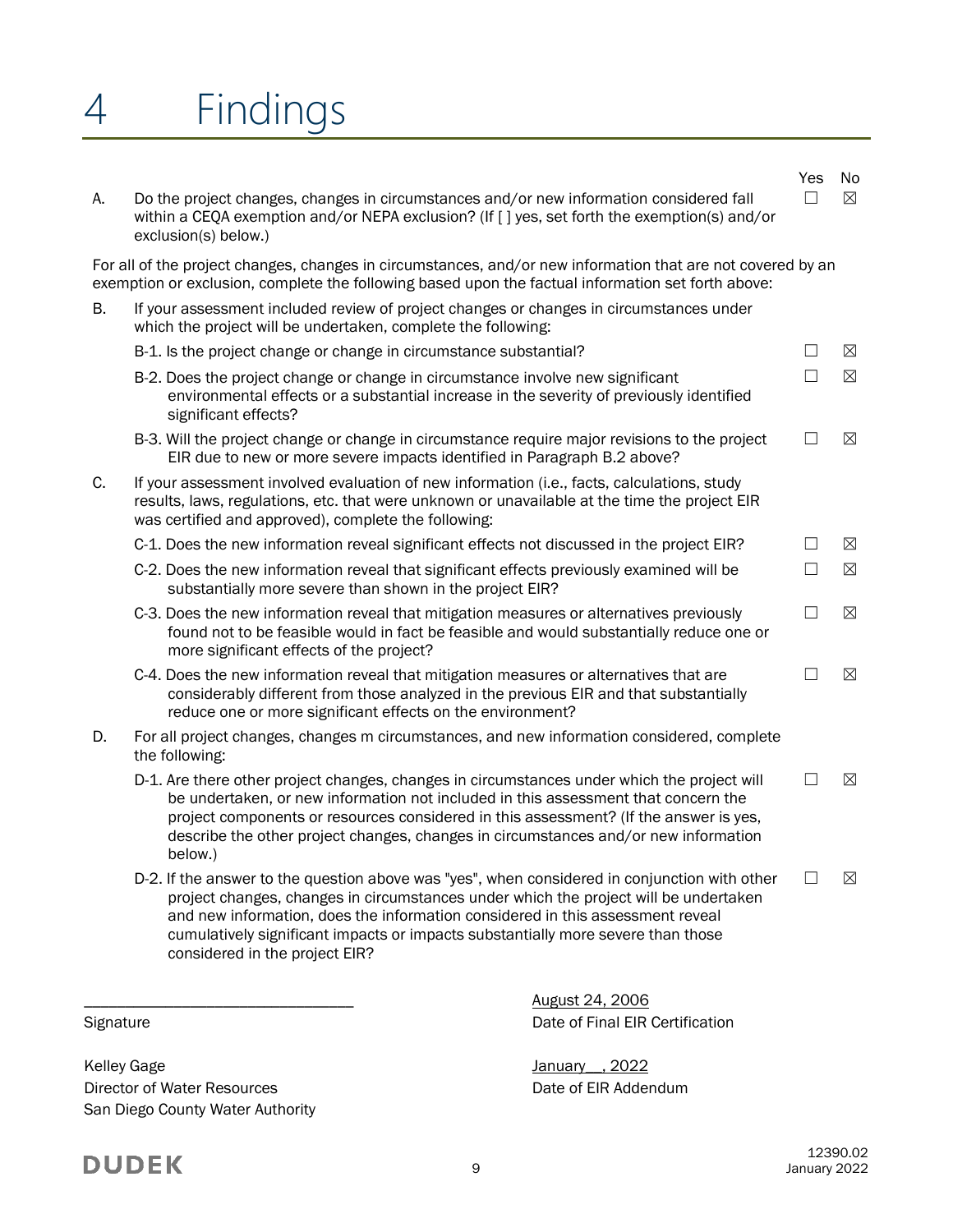INTENTIONALLY LEFT BLANK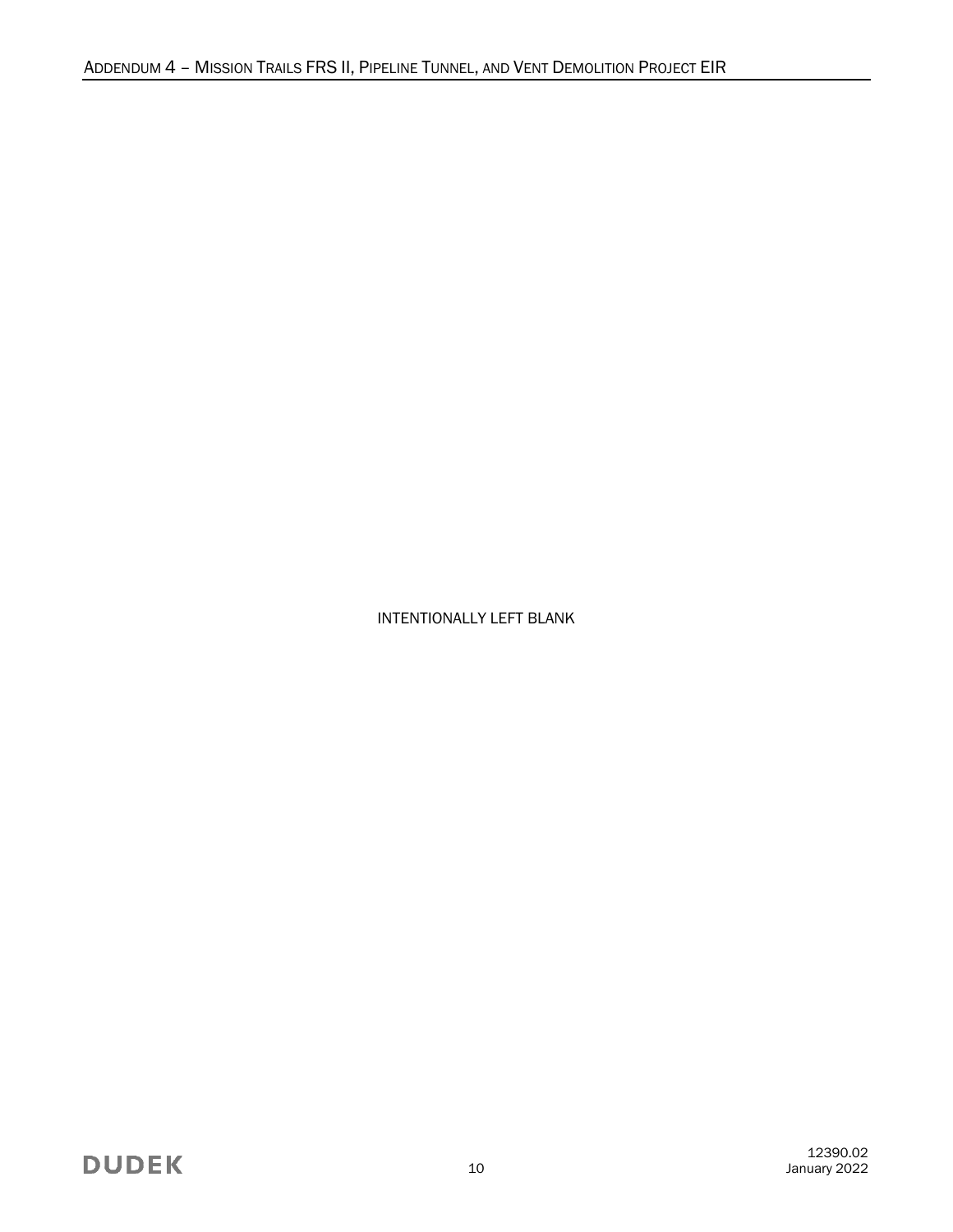# <span id="page-16-0"></span>5 Determination Regarding Further Environmental Review

The Water Authority's decision to prepare this Addendum to the Mission Trails FRS II, Pipeline Tunnel, and Vent Demolition Project EIR is made pursuant to Section 15164 of the CEQA Guidelines, which "provides clear authority for an addendum as a way of making minor corrections in EIRs and negative declarations without recirculating the EIR or negative declaration." Specifically, CEQA Guidelines Section 15164 (a) states:

The lead agency or a responsible agency shall prepare an addendum to a previously certified EIR if some changes or additions are necessary but none of the conditions described in Section 15162 calling for preparation of a subsequent EIR have occurred.

The revised project would not result in the need for substantial changes to the EIR, as described in CEQA Guidelines Section 15162 (a); therefore, this Addendum is the proper procedure for documenting these changes and achieving CEQA compliance for the changes in the project.